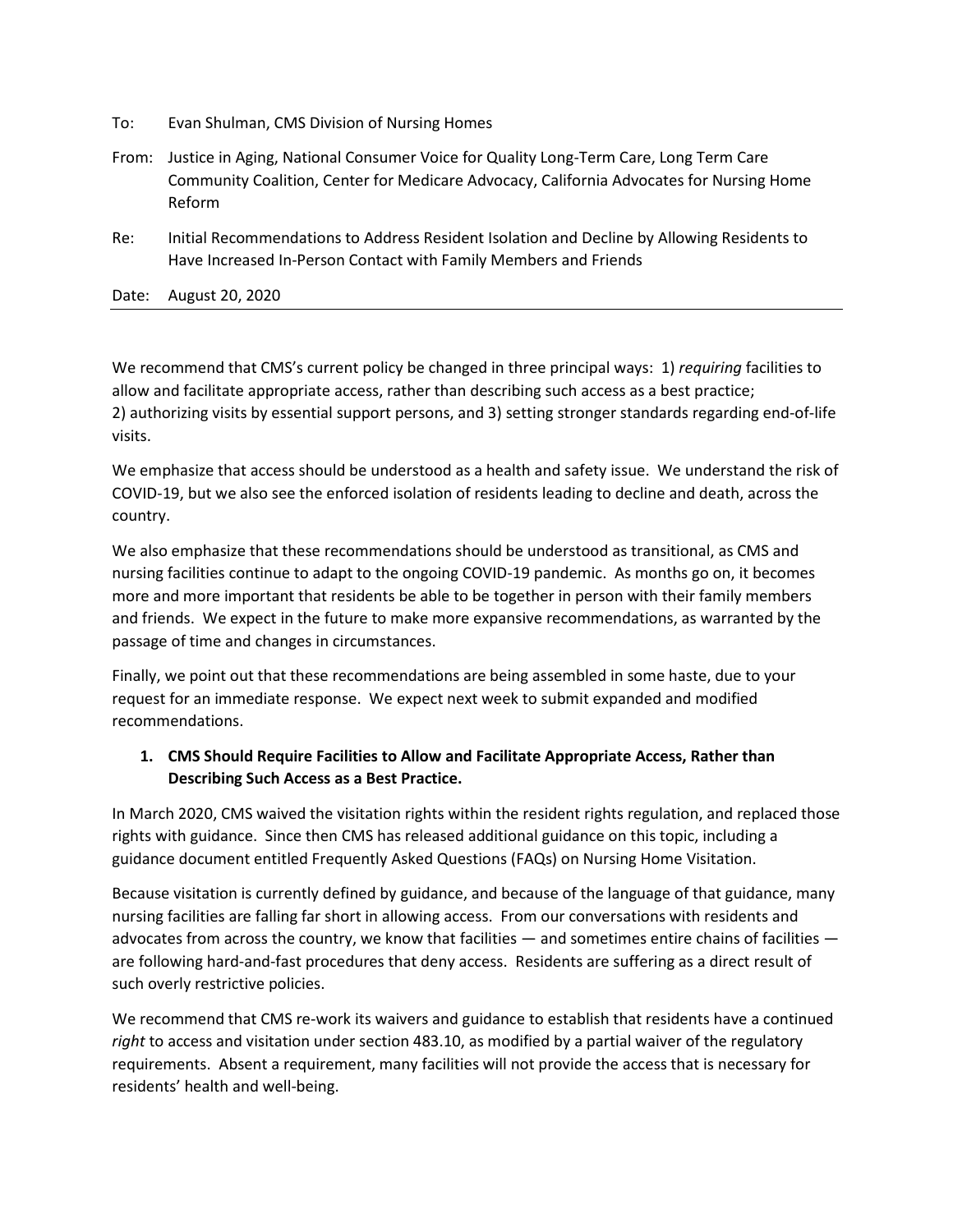## **2. CMS Should Require Facilities to Allow Visits By Essential Support Persons.**

The current restrictions on visitation should *not* be seen as the obvious "pro-safety" option. The current restrictions harm residents' health in multiple ways. Due to isolation, many residents are deprived of the in-person assistance that they previously received from family members or friends. In other cases, the isolation causes residents to sink into emotional and physical decline. Staying alive and healthy is more than receiving a certain amount of calories daily – because of an interminable isolation, too many residents are suffering from measurable injuries, which in some cases are leading to death. Many residents now are slipping past a point of no return.

We propose that residents who meet certain criteria (see below) be allowed to designate an essential support person (ESP). The ESP would be able to visit the resident inside the facility, in the resident's room, or in a particular room prepared and designated for visitation, as appropriate. The ESP would not interact with other residents. The ESP would be subject to the same screening and testing as staff, based on the availability and response time of testing in that locality.

The ESP would wear the same PPE as staff who are caring for residents who do not have COVID, and would be required to follow appropriate procedures.

## *Criteria for ESP Visits*

ESP visits would be authorized for residents experiencing declines or significant change in their physical or mental conditions. This includes, but is not limited to, any of the following situations:

- Family members or friends previously had been providing in-person support; or
- Due to staffing shortages or other reasons, the resident is not receiving adequate attention in the facility, and a family member or friend is willing to provide the necessary physical or emotional support; or
- In-person support is necessary to allow the resident to communicate with facility staff.

To determine when an ESP is appropriate, we recommend use of a preexisting standard: the discussion of "significant change" in the nursing facility regulations and the accompanying surveyor guidelines. *See, e.g.,* 42 C.F.R. § 483.20(b)(2)(ii). If the resident meets the criteria, the decision to designate an essential support person should lie with the resident and family.

## **3. CMS Should Set Stronger Standards Regarding End-Of-Life Visits.**

Under CMS guidance, visitation is allowed under "compassionate care" situations, which are defined to include but not be limited to end-of-life situations. By all accounts, this is being implemented stingily, across the country. Many facilities are defining "end of life" as being limited to the resident's very last hours, or being reserved only for those residents enrolled in hospice services. Other facilities will "grant" only one end-of-life visit, or limit the visit to a relatively small sliver of time.

We recommend that CMS specify the following:

- End-of-life visitation cannot be limited to persons enrolled in hospice, or to a resident's last days or hours.
- When a resident is at his/her end of life or is receiving hospice services, the facility must permit family members and/or friends to be at the resident's bedside.